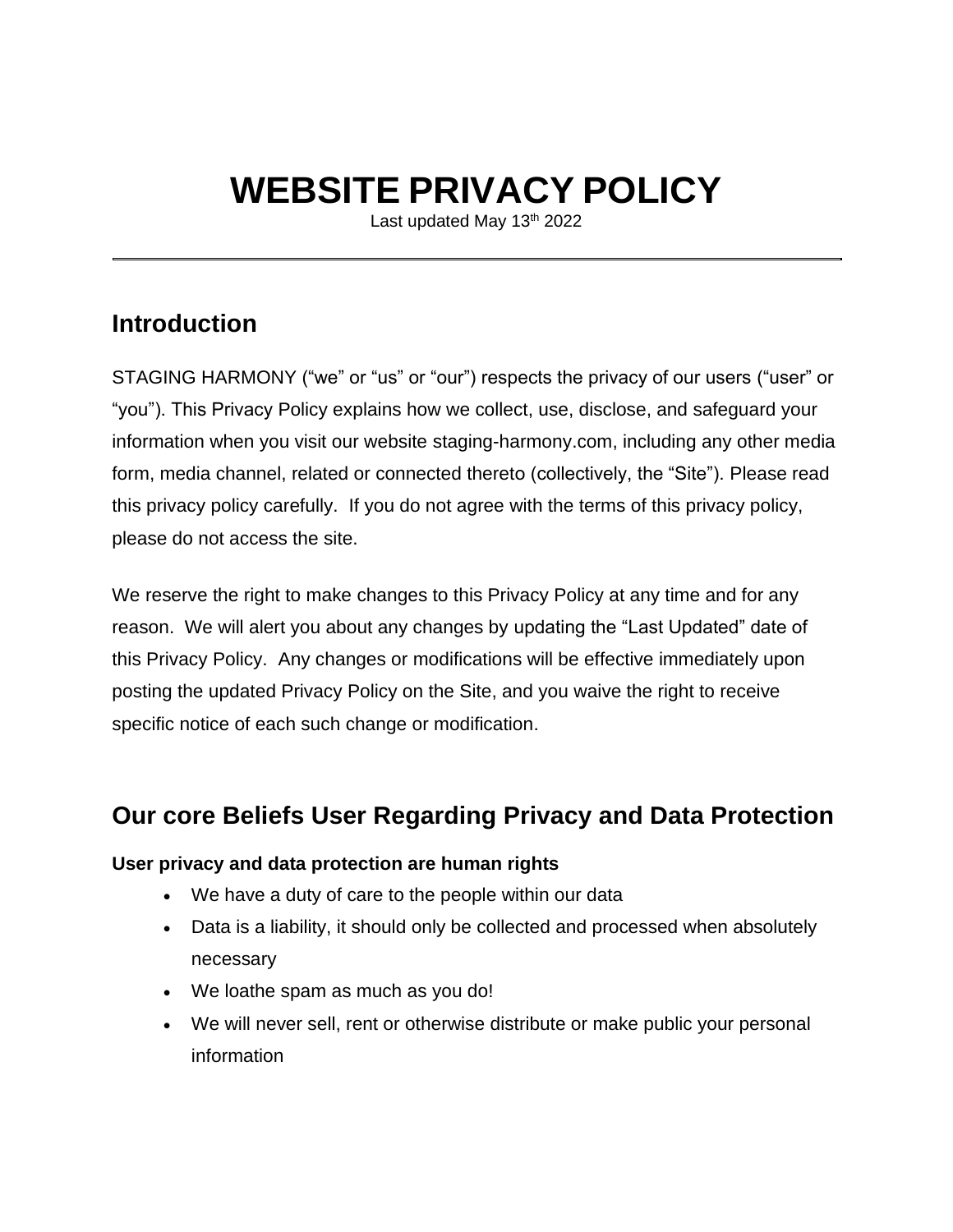### **Relevant Legislation**

EU Data [Protection](http://eur-lex.europa.eu/legal-content/en/ALL/?uri=CELEX:31995L0046) Directive 1995 (DPD) EU General Data Protection [Regulation](http://eur-lex.europa.eu/legal-content/EN/TXT/?uri=uriserv:OJ.L_.2016.119.01.0001.01.ENG&toc=OJ:L:2016:119:TOC) 2016/679 (GDPR)

This site's compliance with the above legislation, all of which are stringent in nature, means that this site is likely compliant with the data protection and user privacy legislation set out by many other countries and territories as well. If you are unsure about whether this site is compliant with your own country of residences' specific data protection and user privacy legislation you should contact our data protection officer (details of whom can be found in the CONTACT US section below for clarification).

### **Collection of Your Information**

We may collect information about you in a variety of ways. The information we may collect on the Site includes:

#### **Personal Data**

Personally identifiable information, such as your name, address, email address, and telephone number, that you voluntarily give to us when you register with the site [www.staging-harmony.com.](http://www.staging-harmony.com/) You are under no obligation to provide us with personal information of any kind, however your refusal to do so may prevent you from using certain features of the Site.

#### **Derivative Data**

Information our servers automatically collect when you access the Site, such as your IP address, your browser type, your operating system, your access times, and the pages you have viewed directly before and after accessing the Site.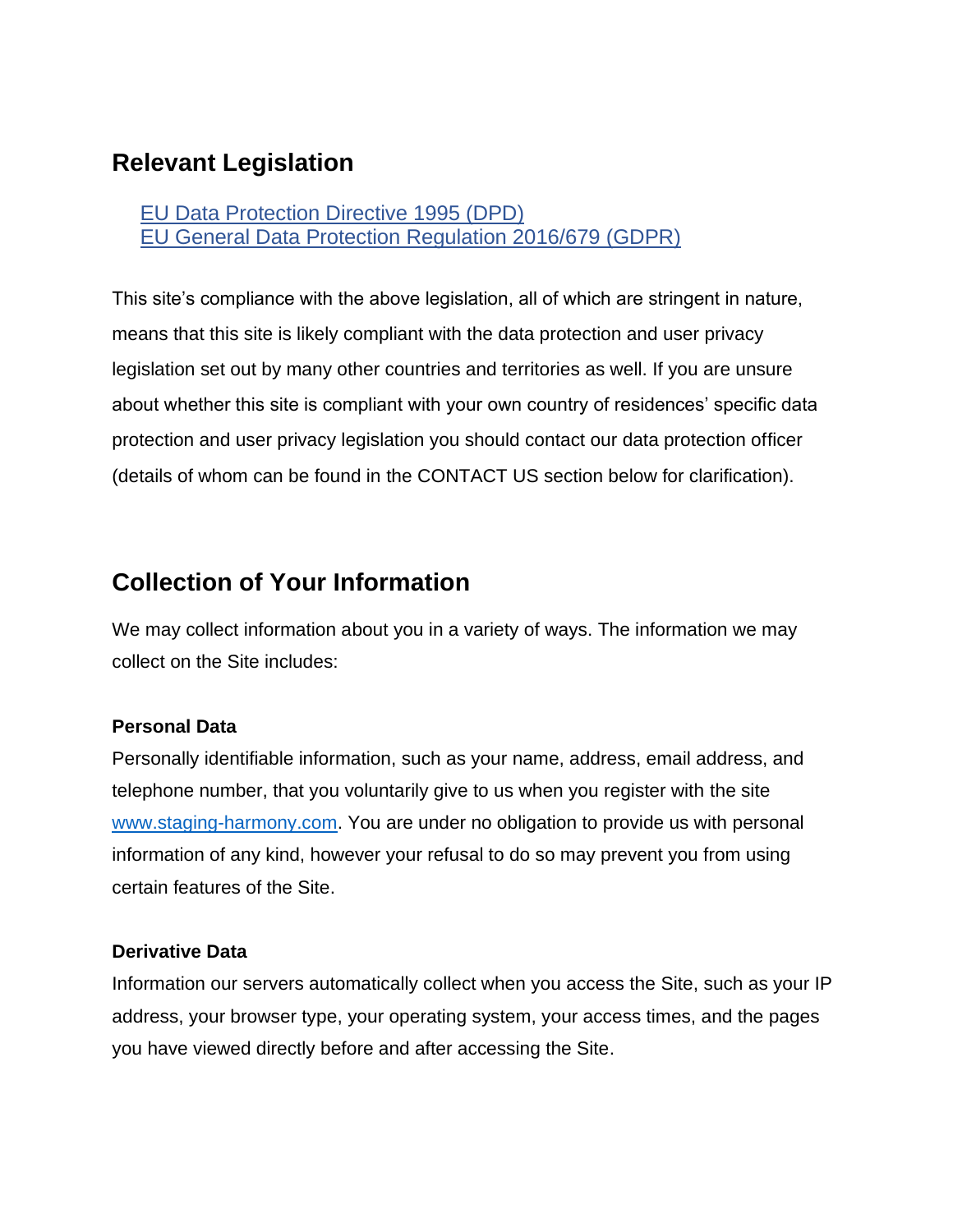#### **Financial Data**

Financial information is not taken directly on any webpage on this website.

### **Use of Your Information**

Having accurate information about you permits us to provide you with an efficient customer experience. Specifically, we may use information collected about via the Site to:

- Email you regarding your request, your account or services.
- Perform other business activities as requested.
- Request feedback and contact you about your use of our Services.
- Respond to product and customer service requests.

## **How and for what length of time we will store your personal information**

Information You Give Us: We receive and store any information you enter on our Website or give us in any other way. By registering or completing our enquiry form you choose to accept the practices described in this Privacy Notice. We use the information that you provide for such purposes as set out in this notice.

We will keep your information only as long as necessary to facilitate your enquiry and provide you with information and services as necessary. If you make a purchase of our services we will keep your information as long as we are required to do so by our relevant local tax accounting laws. Your information will be stored on our secure servers.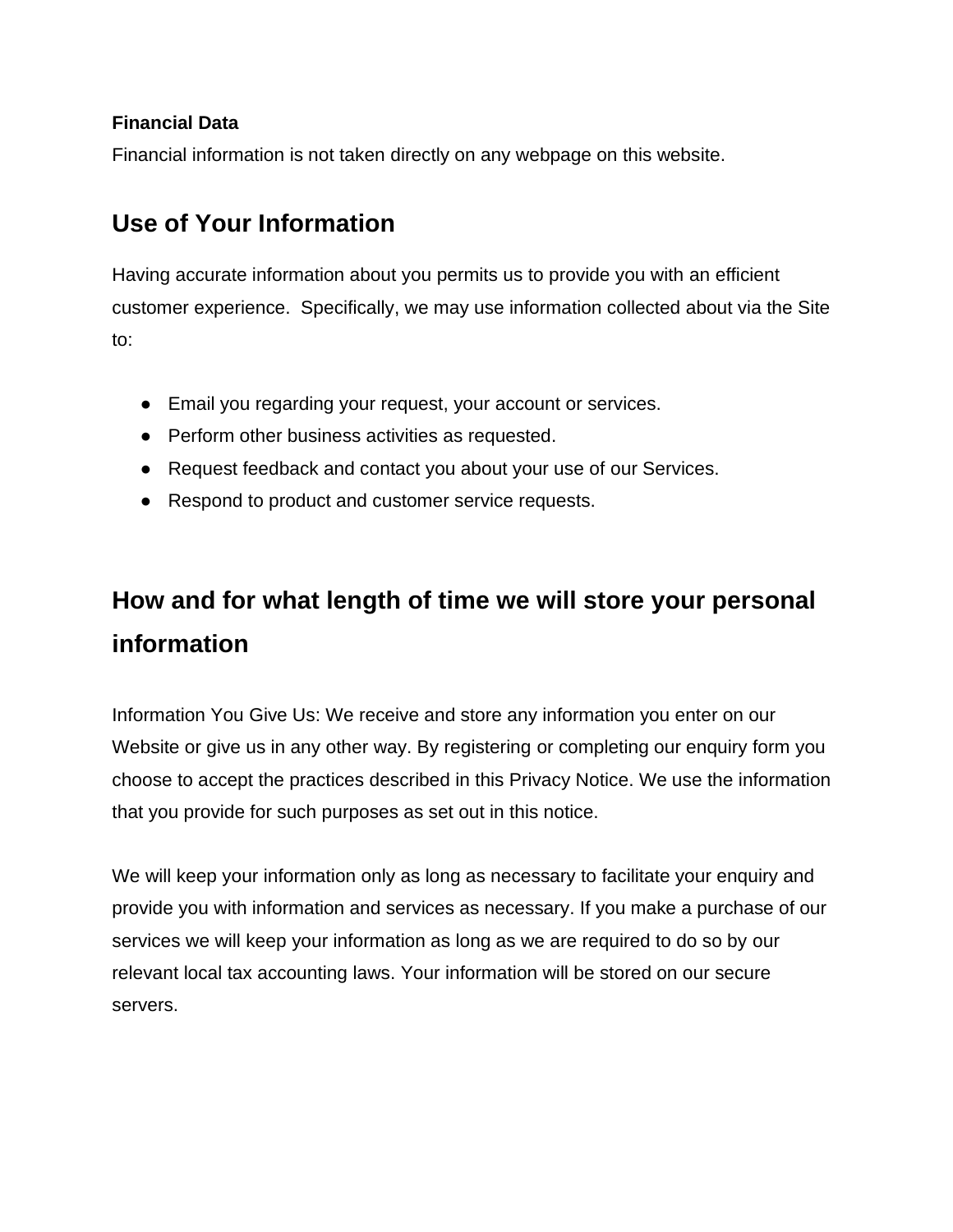### **Disclosure of Your Information**

We may share information we have collected about you in certain situations. Your information may be disclosed as follows:

#### **By Law or to Protect Rights**

If we believe the release of information about you is necessary to respond to legal process, to investigate or remedy potential violations of our policies, or to protect the rights, property, and safety of others, we may share your information as permitted or required by any applicable law, rule, or regulation. This includes exchanging information with other entities for fraud protection and credit risk reduction.

#### **Third-Party Service Providers**

We may share your information with third parties that perform services for us or on our behalf, including customer services related to your service request. We are not responsible for the actions of third parties with whom you share personal or

sensitive data, and we have no authority to manage or control third-party solicitations. If you no longer wish to receive correspondence, emails or other communications from third parties, you are responsible for contacting the third party directly.

### **Automatic collection of information**

As with all websites, automatic, anonymous records of which pages are viewed are maintained. The logging system will also collect various other non-personal data (such as operating system, browser or other access technology used, and screen resolution from each visitor's computer). The visitor's IP address will also be logged, but will not be used to personally identify any visitor.

This information will be aggregated together into anonymous statistical data only. The system will not collect any other data - and the data collated will remain Our property and will be used solely for the purpose of maintaining and improving the website.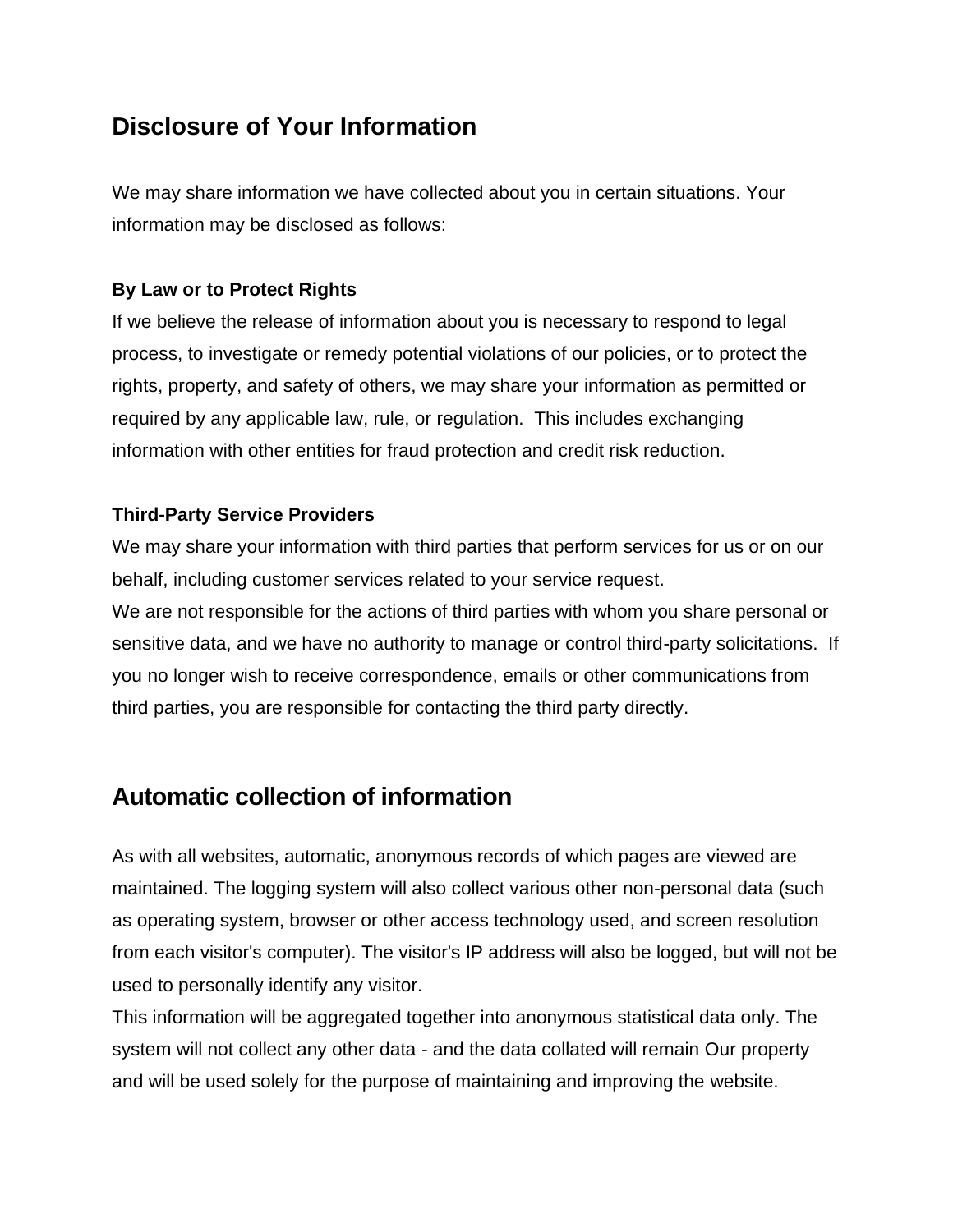#### **Cookies**

We may use cookies, web beacons other tracking technologies on the Site to help customise the Site and improve your experience. When you access the Site your personal information is not collected through the use of tracking technology. Most browsers are set to accept cookies by default. You can remove or reject cookies.]

#### **Website Analytics**

We may also partner with selected third-party vendors, such as [Google Analytics,](https://support.google.com/analytics/answer/6004245?hl=en) and others, to allow tracking technologies and remarketing services on the Site through the use of first party cookies and third-party cookies, to, among other things, analyze and track users' use of the Site, determine the popularity of certain content and better understand online activity. By accessing the Site you consent to the collection and use of your information by these third-party vendors. You are encouraged to review their privacy policy and contact them directly for responses to your questions. We do not transfer personal information to these third-party vendors.

You should be aware that getting a new computer, installing a new browser, upgrading an existing browser, or erasing or otherwise altering your browser's cookies files may also clear certain opt-out cookies, plug-ins, or settings.

### **Third-Party Websites**

The Site may contain links to third-party websites and applications of interest, including advertisements and external services, that are not affiliated with us. Once you have used these links to leave the Site, any information you provide to these third parties is not covered by this Privacy Policy, and we cannot guarantee the safety and privacy of your information. Before visiting and providing any information to any third-party websites, you should inform yourself of the privacy policies and practices (if any) of the third party responsible for that website, and should take those steps necessary to, in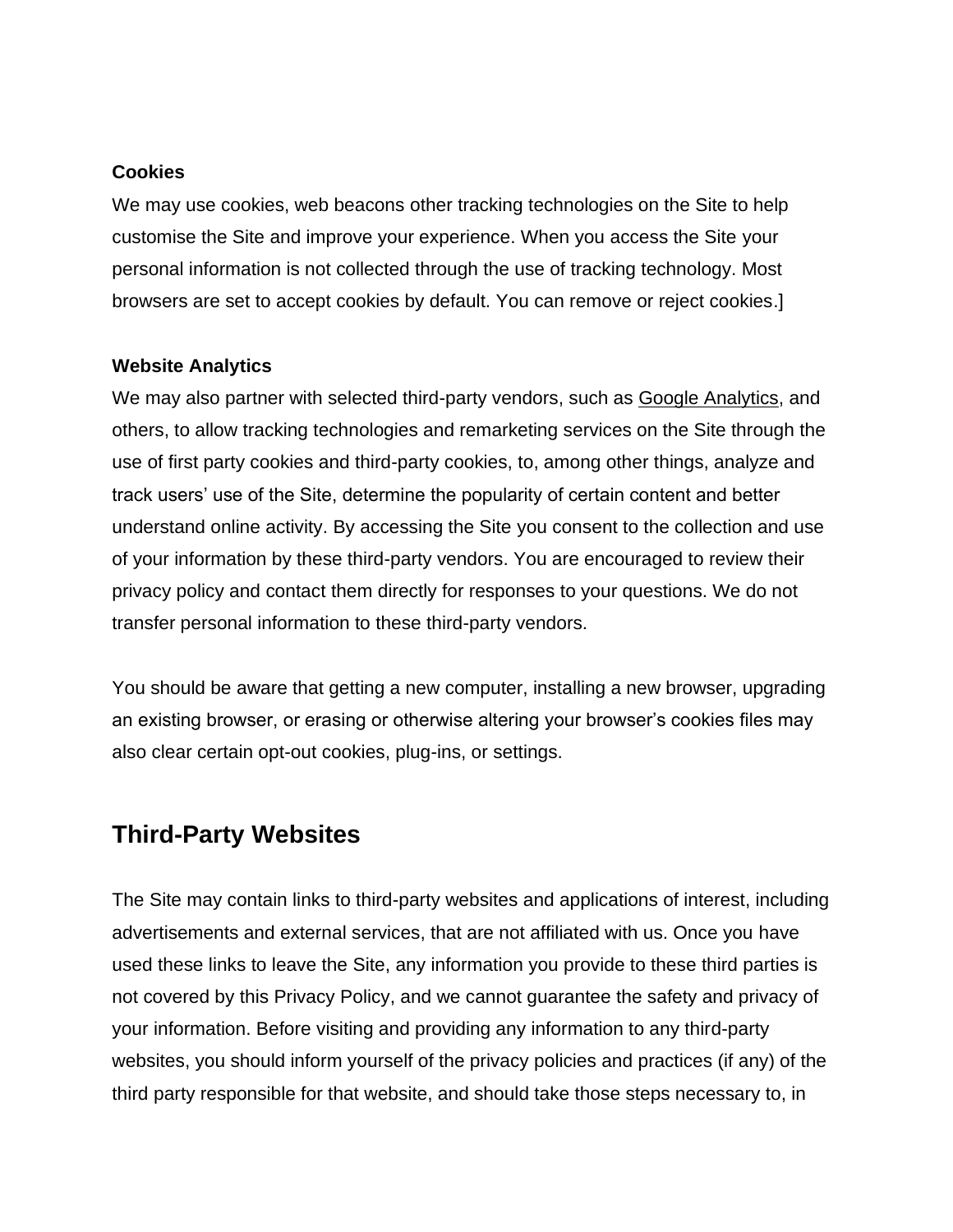your discretion, protect the privacy of your information. We are not responsible for the content or privacy and security practices and policies of any third parties, including other sites, services or applications that may be linked to or from the Site.

### **Security of Your Information**

We use administrative, technical, and physical security measures to help protect your personal information. While we have taken reasonable steps to secure the personal information you provide to us, please be aware that despite our efforts, no security measures are perfect or impenetrable, and no method of data transmission can be guaranteed against any interception or other type of misuse. Any information disclosed online is vulnerable to interception and misuse by unauthorised parties. Therefore, we cannot guarantee complete security if you provide personal information.

### **Data Breaches**

We will report any unlawful data breach of this website's database or the database(s) of any of our third-party data processors to any and all relevant persons and authorities within 72 hours of the breach if it is apparent that personal data stored in an identifiable manner has been stolen.

### **Options Regarding Your Information**

#### **Emails and Communications**

If you no longer wish to receive correspondence, emails, or other communications from us, you may opt-out by Contacting us using the contact information provided below. If you no longer wish to receive correspondence, emails, or other communications from third parties, you are responsible for contacting the third party directly.